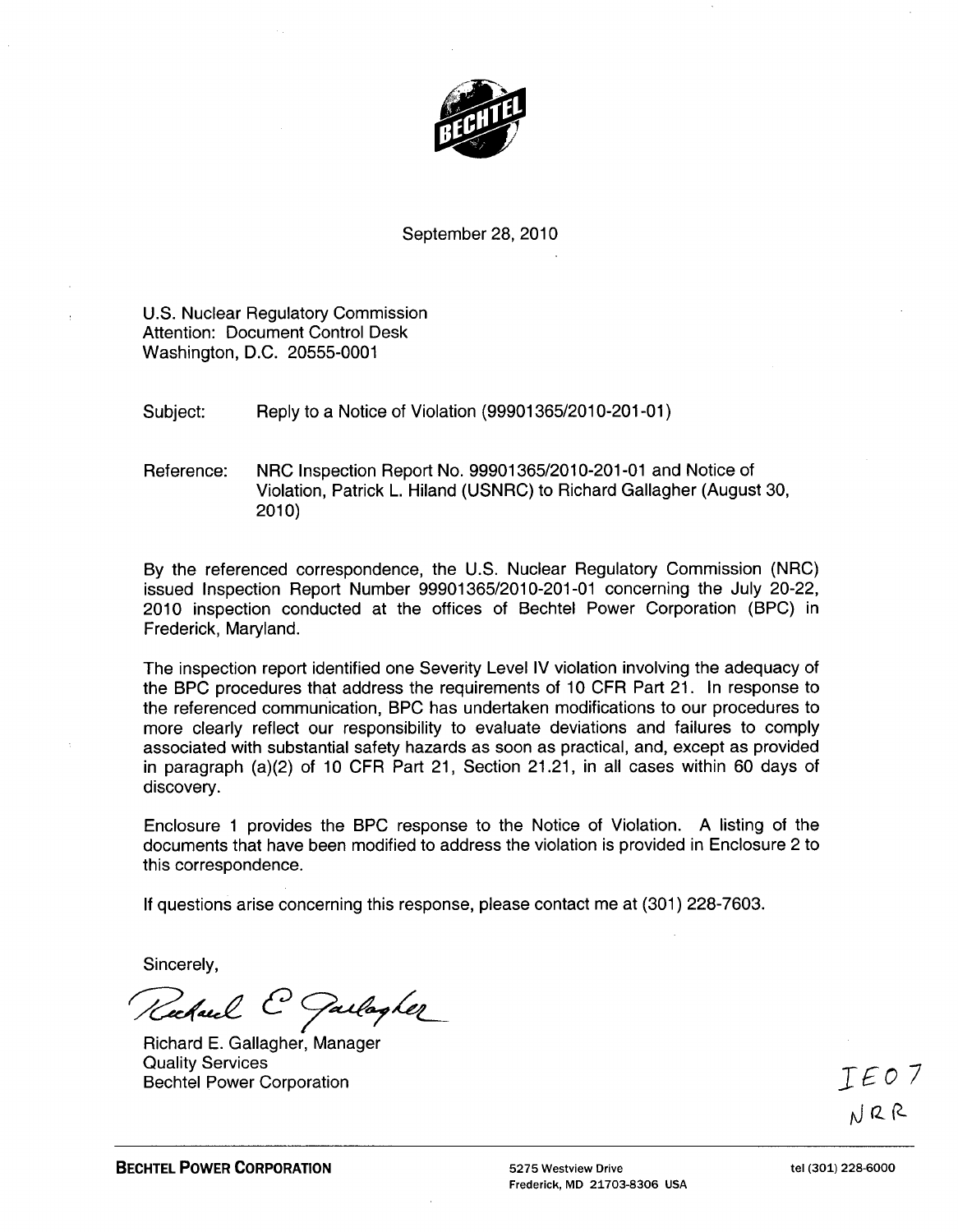## CC: (all with Enclosures)

 $\frac{1}{3}$ 

 $\overline{1}$ 

Mr. Patrick L. Hiland Director, Division of Engineering Office of Nuclear Reactor Regulation U.S. Nuclear Regulatory Commission Washington, DC 20555-0001

Mr. Roy P. Zimmerman Director, Office of Enforcement U.S. Nuclear Regulatory Commission Washington, DC 20555-0001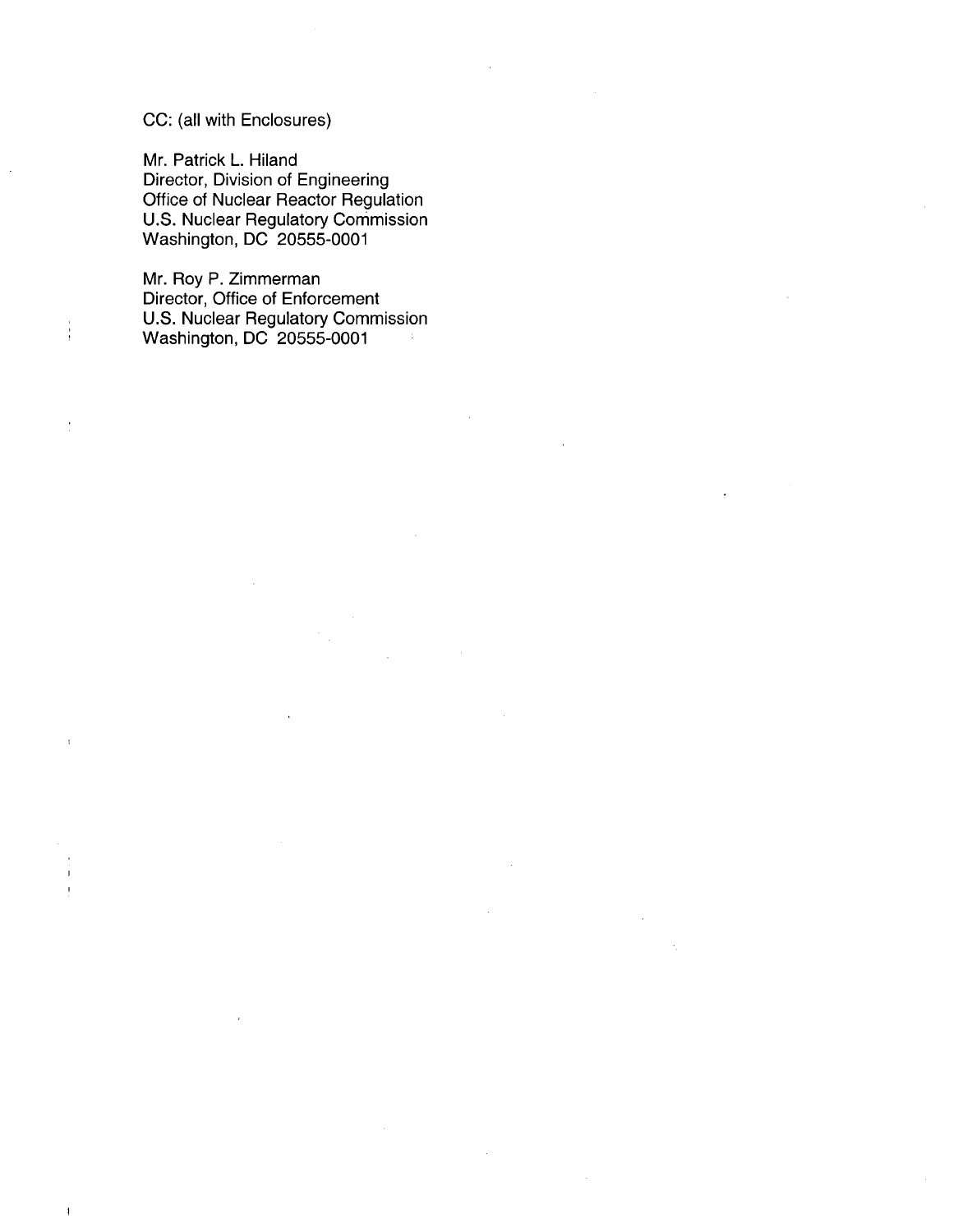Enclosure **1** Bechtel Power Corporation (BPC) Reply to a Notice of Violation NOV 99901365/2010-201 -01

## Restatement of **NOV 99901365/2010-201-01**

The following description was provided in Inspection Report No. 99901365/2010-201

10 CFR Part 21, Section 21.21 (a)(1), "Notification of failure to comply or existence of a defect and its evaluation," requires in part that, "Each individual, corporation, partnership, dedicating entity, or other entity subject to the regulations in this part shall adopt appropriate procedures to evaluate deviations and failures to comply to identify defects and failures to comply associated with substantial safety hazards as soon as practicable, and, except as provided in paragraph (a)(2) of this section, in all cases within 60 days of discovery, in order to identify a reportable defect or failure to comply that could create a substantial safety hazard, were it to remain uncorrected."

Contrary to the above, as of July 22, 2010:

BPC's Procedure No. 1 CM-M01 G-00110, "Reporting of Defects and Noncompliance to the Nuclear Regulatory Commission (10 CFR Part 21)," Revision 000, dated February 15, 2010, was not an appropriate procedure to ensure evaluation of deviations and failures to comply associated with substantial safety hazards within 60 days of discovery. Specifically, the 60-day evaluation period did not commence from the time a deviation was initially identified (discovery) in BPC's Corrective Action, Nonconformance, or Engineering Error Reporting processes.

## BPC Reply to the **NOV 99901365/2010-201-01**

1. The reason for the violation

The violation occurred via an interpretation of the requirements within 10 CFR Part 21; specifically, the definition of *Discovery,* which includes the phrase "...completion of the documentation first identifying the existence of a deviation or failure to comply..." was not implemented within the BPC documentation per the NRC expectations.

2. Corrective steps taken and results achieved

Management instructions and departmental procedures that address the BPC reporting obligations under 10 CFR Part 21 have been examined and modified, as necessary, to address the definition of "discovery" and the 60-day evaluation period provided for by the regulation. A summary of the changed documents is provided in Enclosure 2 of this correspondence.

3. Corrective steps that will be taken to avoid further violations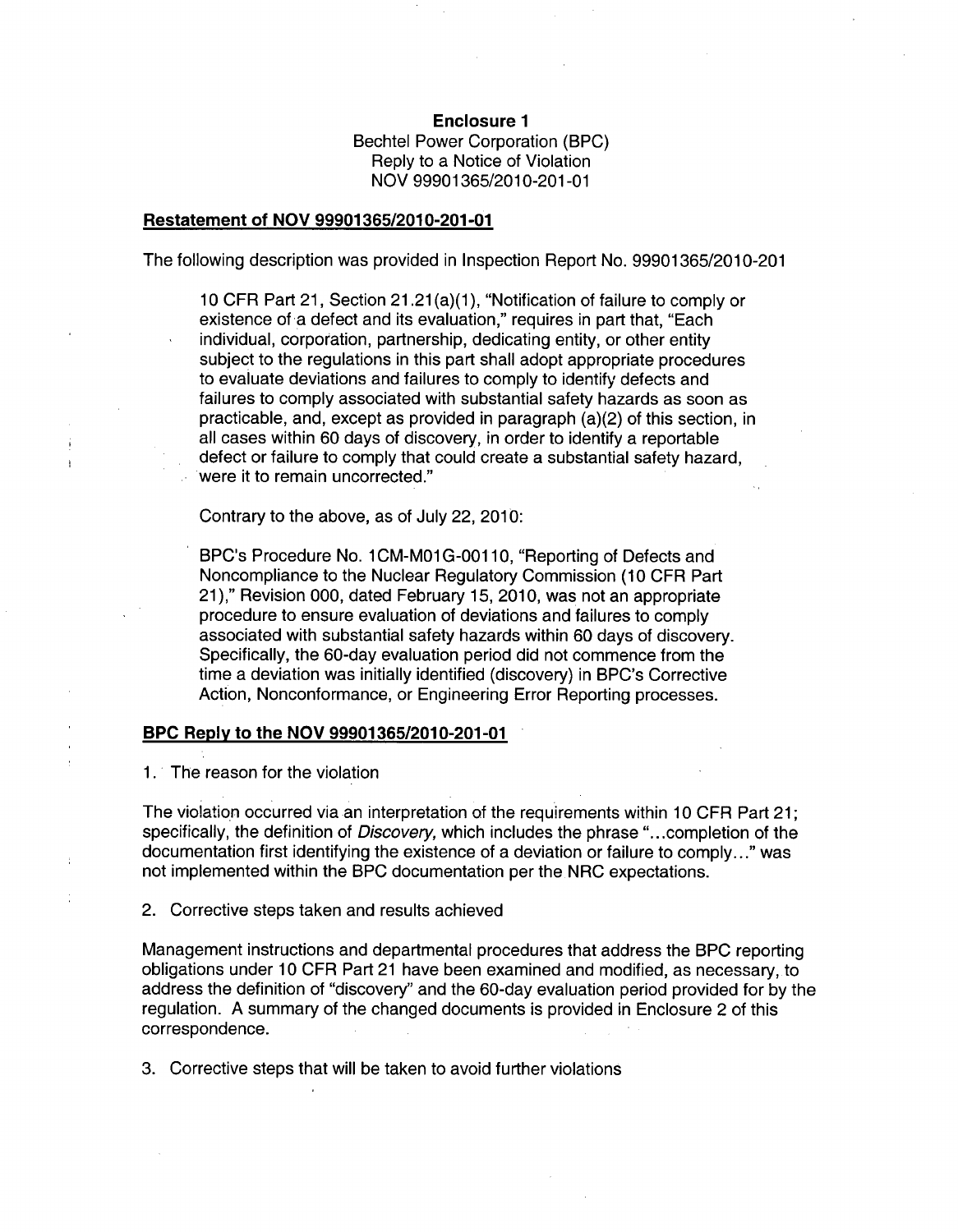As noted above, an extensive review of management instructions and departmental procedures was conducted to identify the condition addressed by the violation. All affected instructions and procedures have been modified as summarized in Enclosure 2.

4. Date when full compliance will be achieved

 $\overline{1}$ 

Enclosure 2 is a list of all procedures which have been revised to reflect the updated requirements and the effective date of each revision.

In the process of preparing this response, we examined several available resources related to the classification of procedural discrepancies and the latitude available to the staff in these determinations. For example, NUREG-1600 states,

"The Commission recognizes that there are other violations of minor safety or environmental concern that are below the level of significance of Severity Level IV violations. While licensees must correct these minor violations, they don't normally warrant documentation in inspection reports or inspection records and do not warrant enforcement action. To the extent such violations are described, they will be noted as violations of minor significance that are not subject to enforcement action."

Similarly, an NRC enforcement guidance memorandum<sup>"</sup> notes that, "Issues that represent isolated failures to implement a requirement and insignificant safety or regulatory impact should normally be categorized as minor violations."

Due to the absence of other issues in the reference inspection report and the fact that there have been no instances in the history of our processing/reporting activities that violated the time limitations prescribed by Part 21, we believe the staff could have chosen the lower, minor classification in this instance, and we request that a reclassification of this violation be considered. In part, a lower classification seems to be supported by the inspection report details, which note that<sup>iii</sup>, "...with the points of discovery.. .and the added times from the CAR, NCR, and EER processes, BPC may be [versus "was"] unable to comply with the 60-day requirement of Part 21."

ii. Memorandum, R. W. Borchardt to Distribution, "Guidance For Classifying Violations As Minor Violations," September 29, 1999.

ili Vendor Inspection Report, Report Details, Section 1.b., Observations and Findings.

 $\mathbf{i}$ NUREG-1600, "General Statement of Policy and Procedure for NRC Enforcement Actions," Enforcement Policy (May 1, 2000).